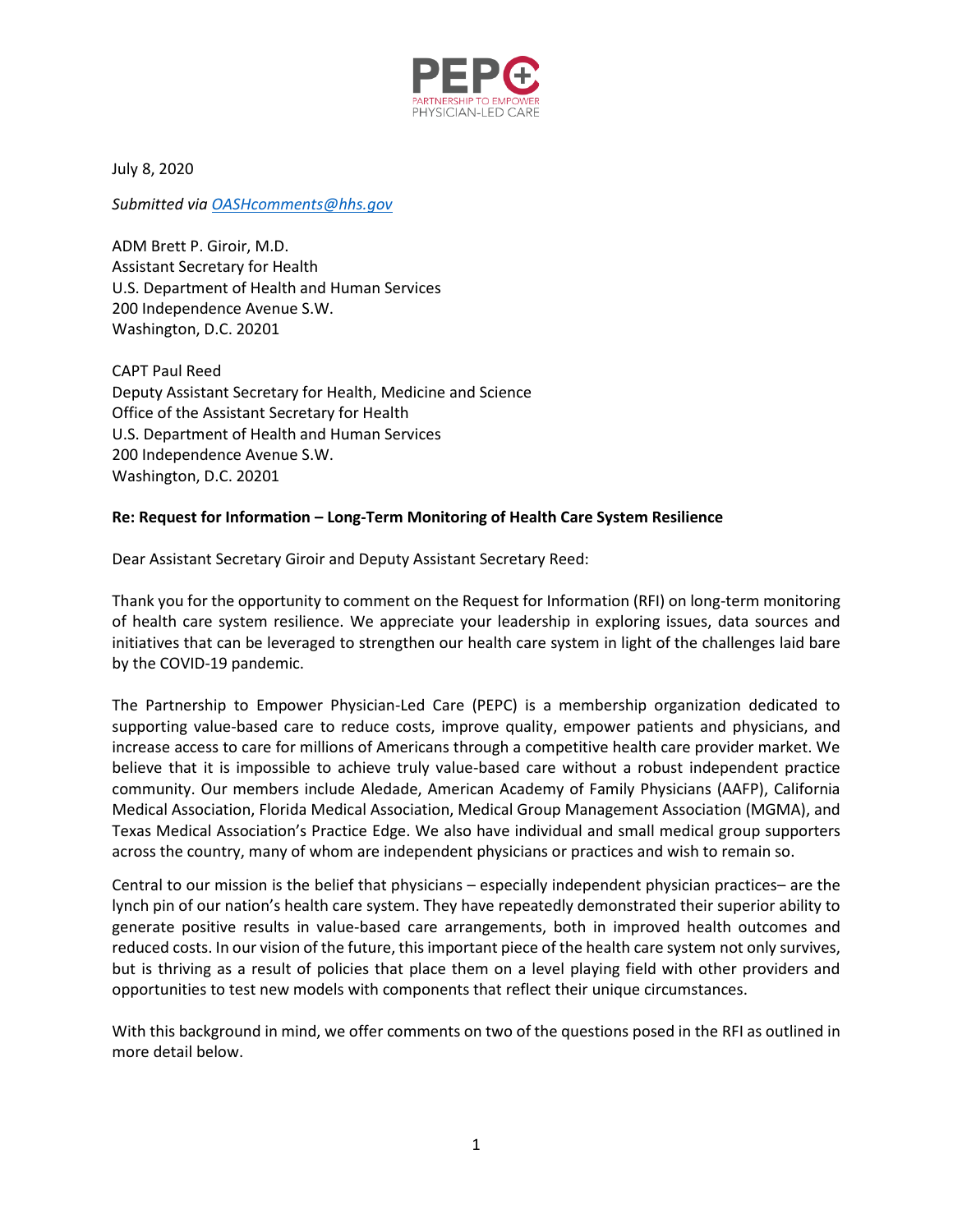

## *1. What are the most significant barriers to strengthening health system resilience in the U.S.?*

One of the most significant barriers to strengthening health system resilience prior to and during the COVID pandemic is provider consolidation. This is an issue that was discussed extensively in a December 2018 report entitled ["Reforming America's Health Care System Through Choice and Competition,"](https://www.hhs.gov/sites/default/files/Reforming-Americas-Healthcare-System-Through-Choice-and-Competition.pdf) jointly issued by the Department of Health and Human Services, the Department of Treasury and the Department of Labor in response to Executive Order 18313.

**While provider consolidation was rampant long before COVID-19, we are concerned that the pandemic will lead to even more consolidation without appropriate investment in and protection for medical practices.** As outlined in more detail below, the data shows that this would have a negative impact on patients, as quality generally goes down and costs generally go up when there is less competition in a geographic area.

It has been widely reported that medical practices are facing financial challenges as a result of the COVID pandemic. Patient visit volumes dropped dramatically at the height of stay-at-home and shelter-in-place orders, with the Commonwealth Fund [finding](https://www.commonwealthfund.org/publications/2020/apr/impact-covid-19-outpatient-visits) that ambulatory visits were down across specialties by nearly 60% in early April. Despite the fact that many medical practices worked to quickly implement telehealth, to apply for federal loans and relief programs, and to make cuts to their overhead costs where possible, the loss of revenue during this time was devastating for many practices. This is compounded by th[e sustained reduction](https://www.commonwealthfund.org/publications/2020/jun/impact-covid-19-pandemic-outpatient-visits-practices-adapting-new-normal) of more than 10% in in-person visits, even as patients return to office-based care in many states and communities.

Without additional relief and investment, medical practices may be a target for acquisition by a larger provider. From 2006 to 2016, the number of primary care physicians who were employed by a hospital rose from 28 to 44 percent. By 2016, less than half of all physicians owned their own practices. These numbers are expected to increase even further with the significant infusion of relief dollars into the provider market through the COVID-19 Provider Relief Fund. In [an FAQ](https://www.hhs.gov/sites/default/files/provider-relief-fund-general-distribution-faqs.pdf) issued on June 2, HHS explicitly clarified that providers could include the costs of practice acquisition as an "eligible expense" for which relief funds could be used. This, combined with [reports](https://www.healthcaredive.com/news/nonprofit-health-systems-despite-huge-cash-reserves-get-billions-in-car/580078/) that hospitals continue to have significant cash assets even despite the pandemic, seems to indicate that larger providers are financially secure enough to make acquisitions if they choose.

This outcome would be detrimental to patients and the overall long-term health of our health care system. Hospital acquisitions of physician practices generally result in significantly higher prices and more spending. For example, [Capps et al](https://economics.mit.edu/files/12747#:~:text=Nearly%20half%20of%20this%20increase,patient%20spending%20by%204.9%20percent.) found that hospital acquisitions of physician practices led to prices increasing by an average of 14 percent and patient spending increasing by 4.9 percent. Acquisitions also generally have a negative or neutral impact on quality with studies like that by [McWilliams et al](https://jamanetwork.com/journals/jamainternalmedicine/article-abstract/1726984#:~:text=Delivery%20System%20Integration%20and%20Health%20Care%20Spending%20and%20Quality%20for%20Medicare%20Beneficiaries,-J.&text=Importance%20The%20Medicare%20accountable%20care,while%20improving%20quality%20of%20care.) finding that larger hospital owned physician practices have higher readmission rates and perform no better than smaller practices on process-based measures of quality.

As noted in [recent testimony](https://energycommerce.house.gov/committee-activity/hearings/hearing-on-examining-the-impact-of-health-care-consolidation) before the House Energy & Commerce Committee, studies find hospitalphysician consolidation is followed by price increases for physician services, and in settings where price is fixed (i.e., Medicare), to increases in total spending. This is the result of "facility-based billing," whereby sites of service designated as hospital outpatient departments are able to charge more for the exact same